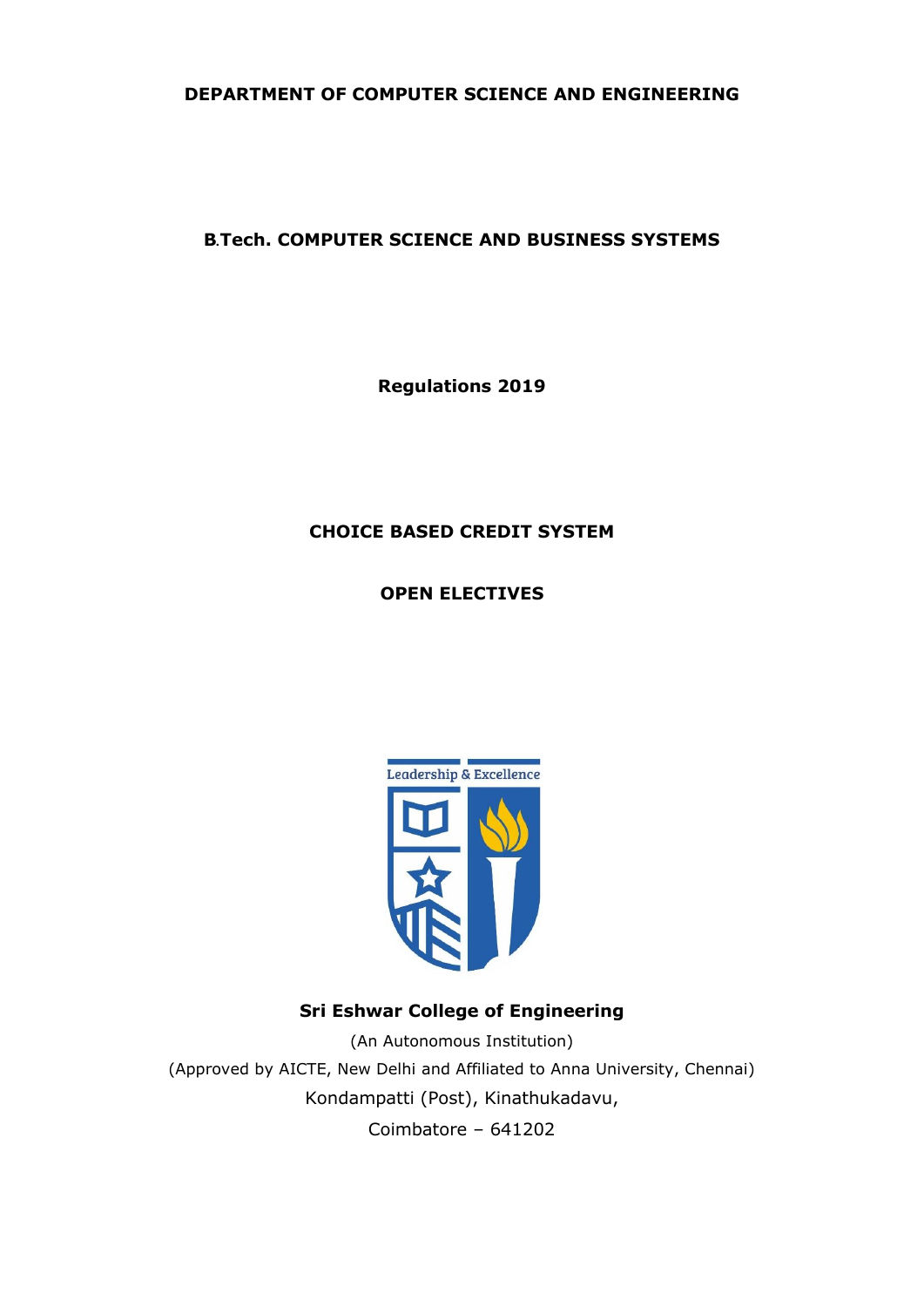# **B.Tech***.* **COMPUTER SCIENCE AND BUSINESS SYSTEMS**

| SI.<br>No.    | Course<br>Code | <b>Course Title</b>                                | Category  | <b>Contact</b><br><b>Periods</b> | L |   | Р |   |
|---------------|----------------|----------------------------------------------------|-----------|----------------------------------|---|---|---|---|
|               | U19CB601       | Data Integration & Big data                        | <b>OE</b> | 3                                | 3 | 0 | 0 | 3 |
| $\mathcal{P}$ | U19CB602       | fundamentals of Software<br>Project Management     | <b>OE</b> | 3                                | 3 | 0 | 0 | 3 |
| 3             | U19CB603       | Introduction to Agile Software<br>Development      | <b>OE</b> | 3                                | 3 | 0 | 0 | 3 |
| 4             | U19CB604       | <b>Business Communication and</b><br><b>Ethics</b> | 0E        | 3                                | 3 | 0 | 0 | 3 |
| 5             | U19CB605       | Free and Open Source<br>Software                   | OE        | 3                                | 3 | 0 | 0 | 3 |

# **OPEN ELECTIVES**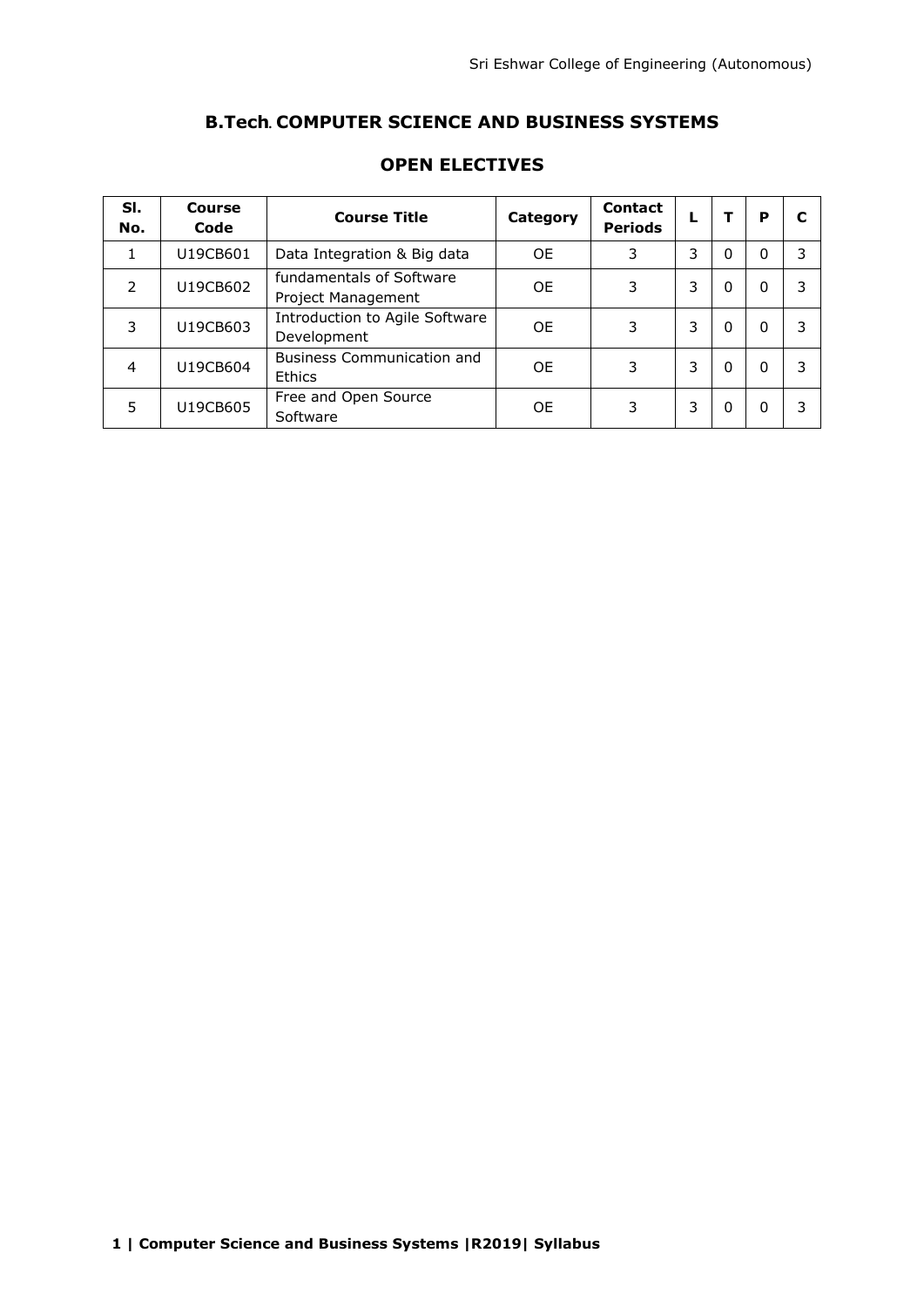| <b>U19CB601</b>   |                 | <b>DATA INTEGRATION &amp; BIG DATA</b><br>30                                                                                                                                       | P<br>$\Omega$ | C<br>3         |
|-------------------|-----------------|------------------------------------------------------------------------------------------------------------------------------------------------------------------------------------|---------------|----------------|
|                   |                 | After completion of this course, the students will be able to                                                                                                                      |               |                |
|                   | CO <sub>1</sub> | (Understand) Understand the Concepts of BI and ETL                                                                                                                                 |               | K2             |
|                   | CO <sub>2</sub> | <b>(Understand)</b> Express knowledge of Talend Architecture and its<br>various components                                                                                         |               | K2             |
| <b>Outcomes</b>   | CO3             | (Understand) Outline the different integration<br>process<br>usina<br>advanced components                                                                                          |               | K <sub>2</sub> |
|                   | CO4             | <b>(Apply)</b> Interpret Big Data, Hadoop concepts and the benefits of<br>integrating Talend with Hadoop                                                                           |               | K3             |
|                   | CO5             | (Understand) Understand various Hadoop Ecosytems                                                                                                                                   |               | K2             |
| <b>MODULE I</b>   |                 | <b>FUNDAMENTALS OF BI AND ETL</b>                                                                                                                                                  |               | 10             |
|                   |                 | Introduction to Business problem Analysis-Business Intelligence , Data warehousing, Data Dimensional                                                                               |               |                |
|                   |                 | model-Star and Snowflake schema, SCD Types-(Type I,II,III), Data models, Facts and Dimensions                                                                                      |               |                |
|                   |                 | ETL - Introduction, Architecture, ETL Tools, Data Integration                                                                                                                      |               |                |
| <b>MODULE II</b>  |                 | <b>INTRODUCTION TO TALEND</b>                                                                                                                                                      | 8             |                |
|                   |                 | Introduction – Architecture of TalendTool, Starting a Talend Tool, Creating and running first job<br>Working with Components - File Components, MISC Components, System Components |               |                |
| <b>MODULE III</b> |                 | <b>ADVANCED COMPONENTS</b>                                                                                                                                                         | 8             |                |

File Orchestration Components , Processing Components , Logs and Errors, Database Components – MySQL Component , Context Variables , Java Components , Joining Data Sources , Triggers and Dataflow connections

#### **MODULE IV INTRODUCTION TO BIG DATA 9**

Big Data in context ,Connecting to the Hadoop cluster – Reading and Writing Data in HDFS–Processing Data with Map Reduce – Processing Hive data in Standard Jobs

#### **MODULE V HADOOP ECOSYSTEM 10**

Introduction to Sqoop components – Tables and Databases , Introduction to Pig Components – Load and Store operations , Grouping and joining , Combining and splitting , Filtering and Sorting Spark and Hbase -Basic Concepts.

#### **REFERENCES**

- 1 [www.help.talend.com](http://www.help.talend.com/)
- 2 [www.1keydata.com](http://www.1keydata.com/)
- 3 [https://partneracademy.talend.com](https://partneracademy.talend.com/)

| U19CB602        |                                                                                              | <b>FUNDAMENTALS OF SOFTWARE PROJECT MANAGEMENT</b>                                                        | O | Р              | <b>C</b><br>3  |
|-----------------|----------------------------------------------------------------------------------------------|-----------------------------------------------------------------------------------------------------------|---|----------------|----------------|
|                 |                                                                                              | After completion of this course, the students will be able to                                             |   |                |                |
|                 | CO <sub>1</sub>                                                                              | (Understand) Explain the various techniques for requirements, planning and managing a technology project. |   |                | K <sub>2</sub> |
|                 | CO <sub>2</sub>                                                                              | (Apply) Estimate the software effort and activity planning.                                               |   |                | K3             |
| <b>Outcomes</b> | (Understand) Explain the level of software risk and people<br>CO <sub>3</sub><br>management. |                                                                                                           |   | K <sub>2</sub> |                |
|                 | CO4                                                                                          | (Apply) Prepare effective project scheduling work product.                                                |   |                | K3             |
|                 | CO <sub>5</sub><br>the latest global standards for project management.                       | (Apply) Identify the latest industry knowledge, tools and comply to                                       |   |                | K <sub>3</sub> |
| <b>MODULE I</b> | <b>INTRODUCTION</b>                                                                          |                                                                                                           |   |                | 9              |
|                 |                                                                                              |                                                                                                           |   |                |                |

Introduction to Software Project Management - Software Projects - ways of categorizing software projects – problems with software projects – Project Life Cycle -Software Projects versus Other Types of Project – Contract Management and Technical Project Management – Activities – Plans, Methods and Methodologies – Requirement Specification – Management Control – Overview of Project

# **2 | Computer Science and Business Systems |R2019| Syllabus**

# **TOTAL : 45 Hours**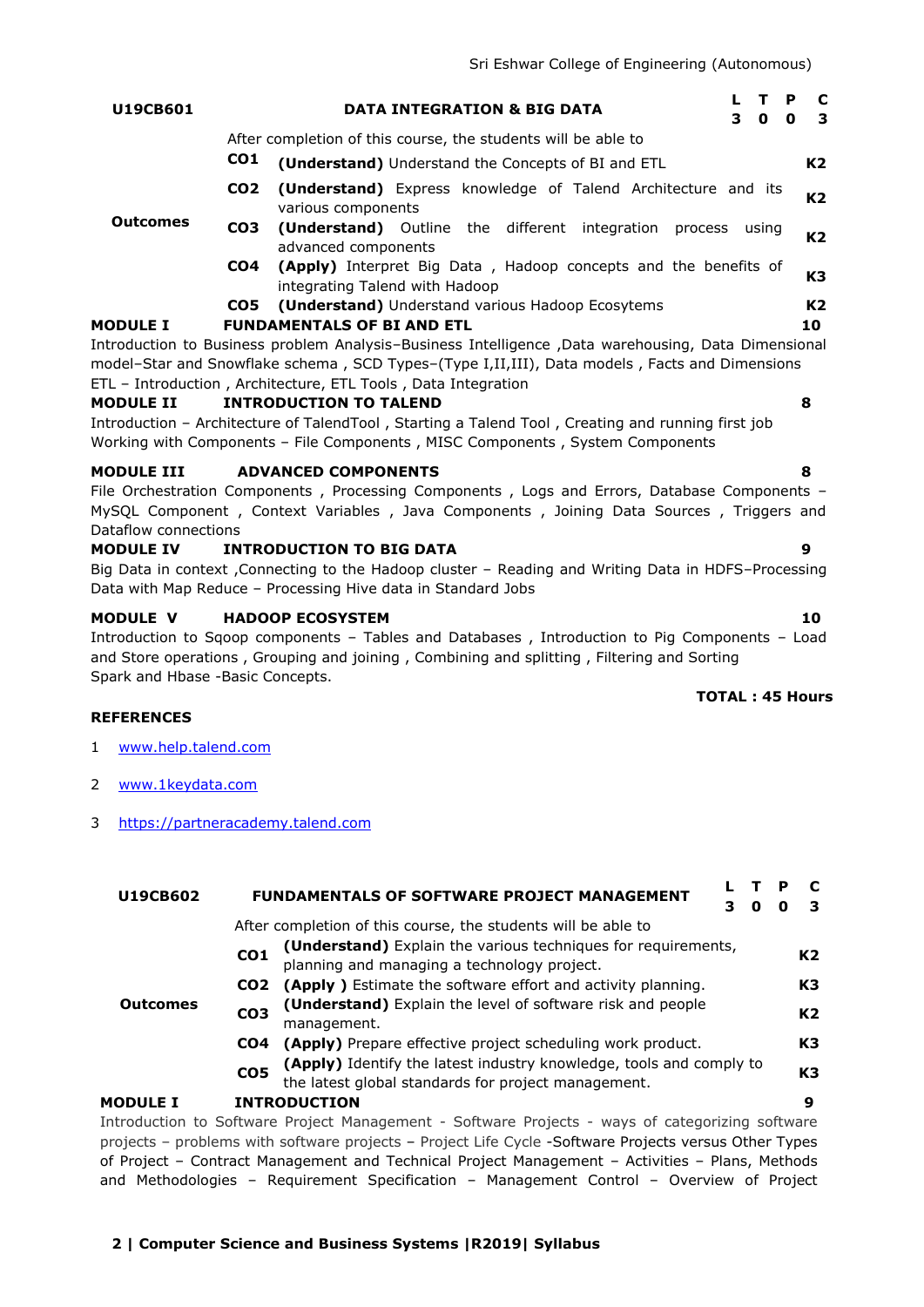Planning – Introduction to Step Wise Project Planning – Programme Management and Project Evaluation.

# **MODULE II SOFTWARE EFFORT ESTIMATION AND ACTIVITY PLANNING 9**

Software Effort Estimation: Problems with Over and Under Estimates – Basis of Software Estimating – Techniques – Expert Judgment – Cosmic Full Function Points – A Procedural Code Oriented Approach – COCOMO: A Parametric Model – Activity Planning: Objectives – Project Schedules – Projects and Activities – Sequencing and Scheduling Activities – Network Planning Models – Formulating A Network Model – Identifying Critical Path – Shortening the Project Duration – Identifying Critical Activities – Activity-on-arrow Networks.

#### **MODULE III SOFTWARE RISK AND PEOPLE MANAGEMENT 9**

Categories of Risk – Framework for Dealing with Risk – Risk Identification – Risk Assessment – Risk Planning – Risk Management – Evaluating Risks to the Schedule – Applying the PERT Technique – Monte Carlo Simulation – Critical Chain Concepts – Resource Allocation: Nature of Resources – Identifying Resource Requirements – Scheduling Resources – Creating Critical Paths – Counting the Cost – Cost Schedules – Scheduling Sequence.

### **MODULE IV SOFTWARE PROJECT AND CONTROL 9**

Creating the Framework – Collecting the Data: Partial Completion Reporting – Risk Reporting – Visualizing Progress: Gantt chart – Slip chart – Ball Charts – The Timeline – Cost Monitoring – Earned Value Analysis – Prioritizing Monitoring – Getting the Project Back to Target – Change Control.

#### **MODULE V Case Study - Devops 9**

GITLAB – Introduction – Product manager – GITHUB : version & Repositry – Install git and create a GitHub account -Create a local git repository -Add a new file to the repo- Add a file to the staging environment – Create a new branch- Create a new repository on GitHub - Create a pull request (PR)- Merge a PR - Bask in your git glory.

#### **TOTAL : 45 Hours**

#### **TEXTBOOKS**

- 1 Hughes B., Cotterell M. and Rajib M., "Software Project Management", Sixth Edition, Tata McGrawHill, 2017
- 2 [Chandramouli and Dutt](https://www.amazon.in/s/ref=dp_byline_sr_book_1?ie=UTF8&field-author=Chandramouli+%2F+Dutt&search-alias=stripbooks), "Software Project Management", Pearson Education ,2015

#### **REFERENCES**

- 1 ● Pressman R. S., "Software Engineering – A Practitioner's Approach", Eighth Edition, McGraw Hill Publishers, 2015.
- ●2 [Ramanathan Krishnan](https://www.amazon.in/s/ref=dp_byline_sr_book_1?ie=UTF8&field-author=Ramanathan+Krishnan&search-alias=stripbooks)., "Software Project Management ", Everest Publication, 2015
- 3 Ashfaque Ahmed, "Software Project Management: a process-driven approach",Boca Raton, Fla. : CRC Press, 2012
- 4 [Mariot Tsitoara](https://www.amazon.in/Mariot-Tsitoara/e/B082BFLVH4?ref=sr_ntt_srch_lnk_5&qid=1614681008&sr=1-5), "Beginning Git and GitHub: A Comprehensive Guide to Version Control, Project [Management, and Teamwork for the New Developer](https://www.amazon.in/Beginning-Git-GitHub-Comprehensive-Management/dp/1484253124/ref=sr_1_5?dchild=1&keywords=github&qid=1614681008&s=books&sr=1-5) "Apress, 2019.

| U19CB603        | - C<br><b>INTRODUCTION TO AGILE SOFTWARE DEVELOPMENT</b><br>- 3<br>O                                                                                          |
|-----------------|---------------------------------------------------------------------------------------------------------------------------------------------------------------|
|                 | After completion of this course, the students will be able to                                                                                                 |
|                 | (Apply) Implement a real software project that implements agile<br>K <sub>3</sub><br>CO <sub>1</sub><br>execution techniques                                  |
|                 | (Apply) Use Scrum with multiple, or distributed, project teams and Sprint with Sprint Reviews and Sprint Retrospectives.<br>CO <sub>2</sub><br>K <sub>3</sub> |
| <b>Outcomes</b> | (Apply) Articulate the agile principles, practices and deconstruct user<br>K <sub>3</sub><br>CO <sub>3</sub><br>stories into tasks.                           |
|                 | K <sub>3</sub><br>(Apply) Design test plan document for agile testing.<br>CO <sub>4</sub>                                                                     |
|                 | (Apply) Describe the purpose and benefits of two or more agile<br>CO <sub>5</sub><br>K <sub>3</sub><br>execution methodologies.                               |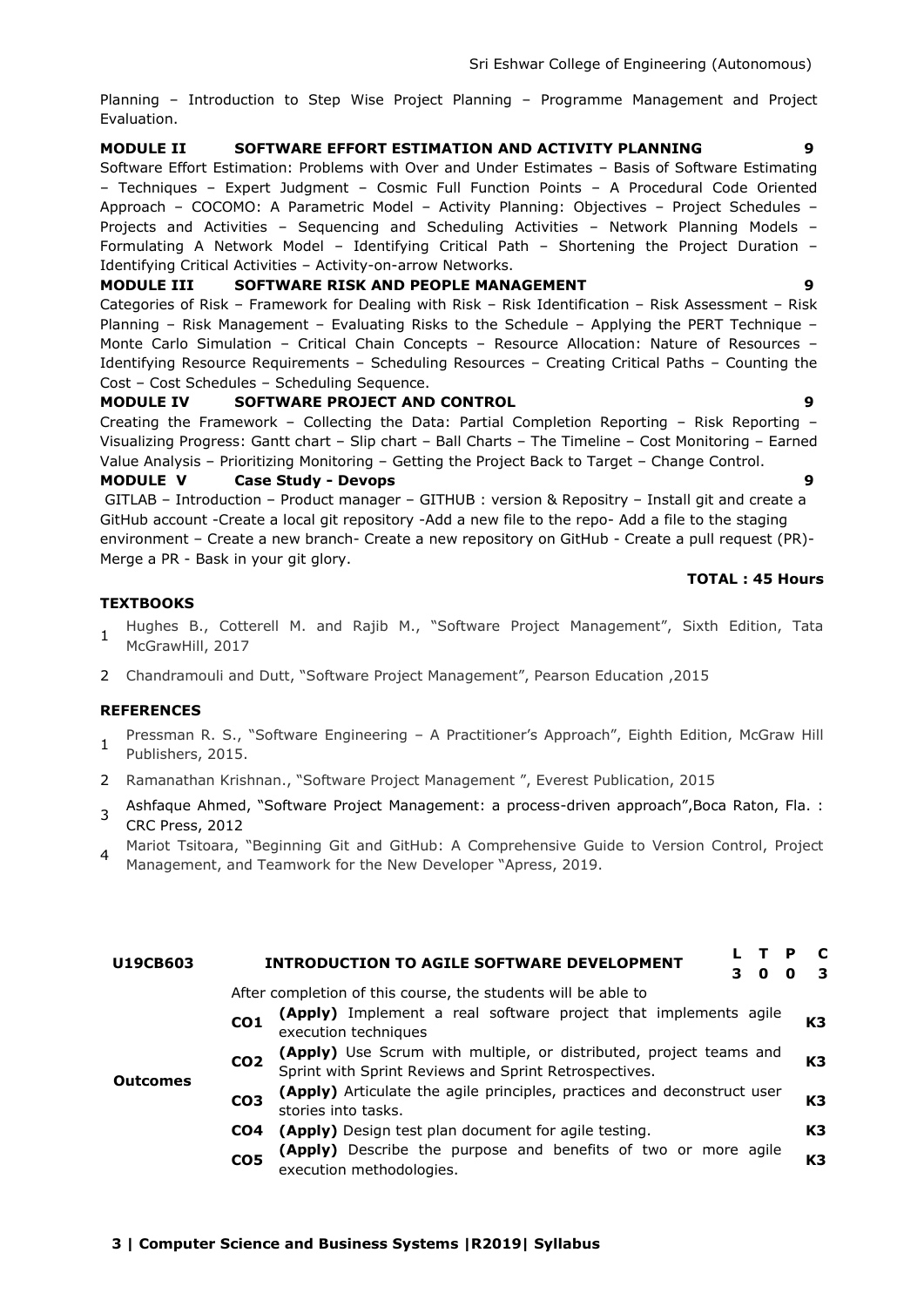#### **MODULE I OVERVIEW OF AGILE PROCESSES 9**

Agile development - Classification of methods - Introduction and background - Agile Manifesto and Principles - Overview of Scrum - Extreme Programming - Feature Driven development - Lean Software Development - Agile project management - Design and development practices in Agile projects - Test Driven Development - Continuous Integration – Refactoring - Pair Programming.

# **MODULE II AGILE METHODOLOGY 9**

Introduction to Scrum - Project phases - Agile Estimation - Planning game - Product backlog - Sprint backlog - Iteration planning - Initial Stages of Building a Requirement Document - Techniques for Requirements Elicitation - Burn down chart - Sprint planning and retrospective - Daily scrum - Scrum roles – Product Owner - Scrum Master - Scrum Team - Tools for Agile project management.

# **MODULE III AGILE DESIGN PRINCIPLES 9**

User story definition - Characteristics and content of user stories - Agile design practices - Role of design Principles - Single Responsibility Principle - Open Closed Principle - Need and significance of Refactoring - Refactoring Techniques, Continuous Integration.

#### **MODULE IV AGILE TESTING 9**

The Agile lifecycle and its impact on testing, The agile alliances, Test-Driven Development (TDD), Testing user stories - acceptance tests and scenarios, Planning and managing testing cycle, Test automation, Tools to support the Agile tester, Agile testing – Nine principles and six concrete practices for testing on agile teams.

### **MODULE V APPLICATION OF AGILE METHODOLOGIES 9**

Market scenario and adoption of Agile, Roles in an Agile project, Agile applicability, Agile in Distributed teams, Business benefits, Challenges in Agile, Risks and Mitigation, Agile projects on Cloud, Balancing Agility with Discipline, Agile rapid development technologies.

#### **TEXTBOOKS**

- 1 Johnny Schneider, "Understanding Design Thinking, Lean and Agile", O'Reilly Media, 2017.
- 2 Agile Software Development, Principles, Patterns and Practices by Robert C. Martin Publisher: Prentice Hall, 2013.
- 3 Agile Testing: A Practical Guide for Testers and Agile Teams by Lisa Crispin, Janet Gregory Publisher: Addison Wesley,1 edition (December 30, 2008).

#### **REFERENCES**

- 1 Agile Software Development: The Cooperative Game By Alistair Cockburn Addison-Wesley Professional; 2 edition (19 October 2006)
- 2 User Stories Applied: For Agile Software by Mike Cohn Publisher: Addison Wesley, 1 edition (1 March 2004)
- 3 Agile Software Development with Scrum by Ken Schawber, Mike Beedle Publisher: Pearson Education, 2003.

| <b>U19CB605</b> |                 | <b>FREE AND OPEN SOURCE SOFTWARE</b><br>0                                                                                                   | P<br>o | C<br>-3        |
|-----------------|-----------------|---------------------------------------------------------------------------------------------------------------------------------------------|--------|----------------|
|                 |                 | After completion of this course, the students will be able to                                                                               |        |                |
|                 | CO <sub>1</sub> | (Understand) Exposure to the context and operation of free and open<br>source software (FOSS) communities and associated software projects. |        | K <sub>2</sub> |
|                 | CO <sub>2</sub> | (Apply) Demonstrate the installation of Linux by hard disk partioning<br>and process of working with files                                  |        | K3             |
| <b>Outcomes</b> | CO <sub>3</sub> | (Analyze) Analyze shell programming by working with variables,<br>control structures and scripting.                                         |        | K4             |
|                 | CO <sub>4</sub> | ( <b>Understand</b> ) Learn some important FOSS tools and techniques                                                                        |        | K <sub>2</sub> |
|                 | CO <sub>5</sub> | (Apply) Develop Open Source Database by configuring MYSQL Server<br>and connecting to MYSQL with PHP.                                       |        | K3             |
| <b>MODULE I</b> |                 | <b>Open-Source Software Overview</b>                                                                                                        | 9      |                |
|                 |                 |                                                                                                                                             |        |                |

Introduction – Need and Advantage of Open-Source Software – Foss- Free Software Movement –Open Source Movement- Open Source Licensing Certification-OSS Development Model-Run a Free Software Project-Comparing OSS with other Software-OSS Licenses

#### **TOTAL : 45 Hours**